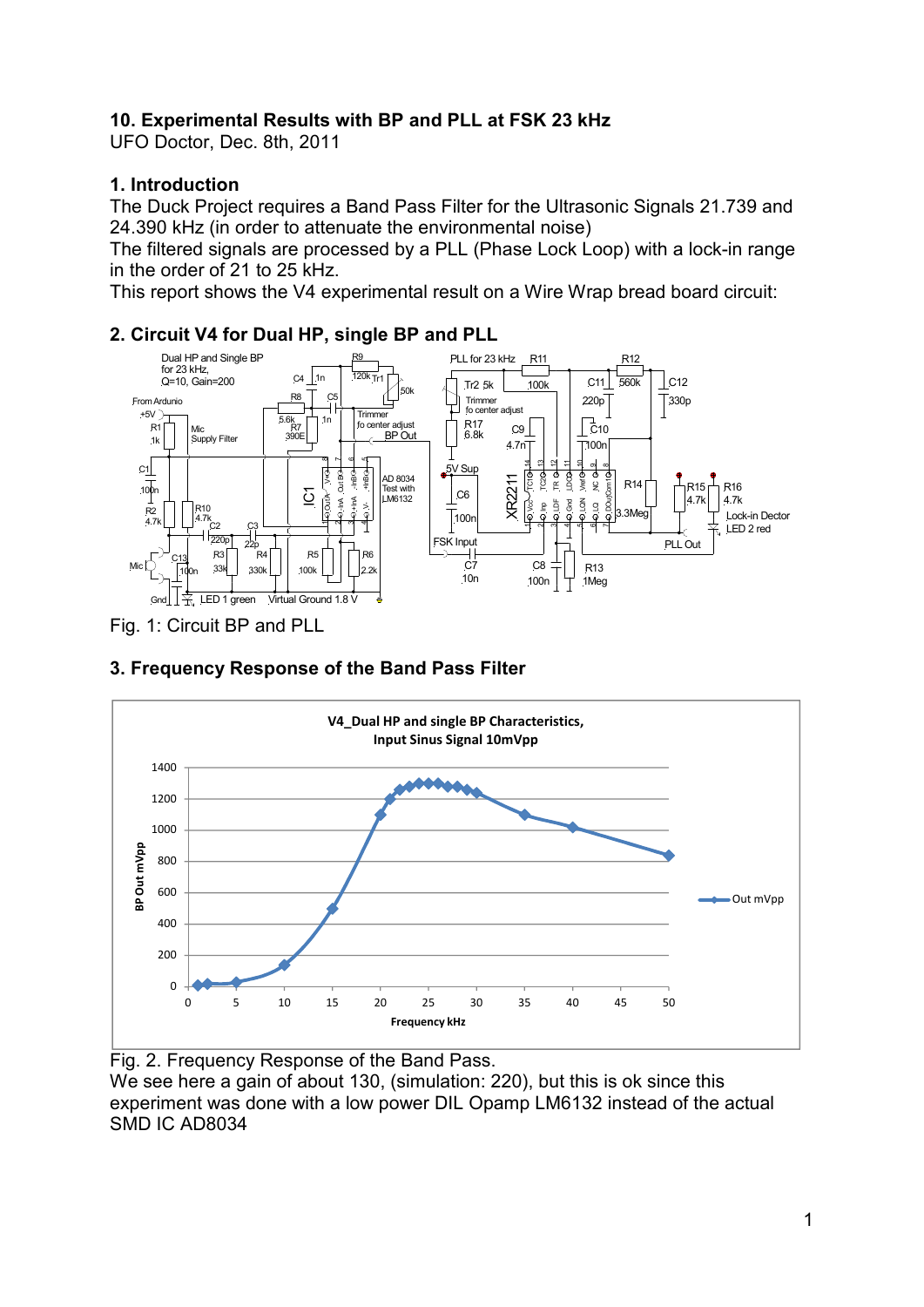### **4. FSK Discrimination**



#### **5. Discussion:**

The BP and PLL performance is ok.

### **6. HP\_BP Computation with EXCEL**

|                | Α                                                | B               | с                                      | D            | E                           |  |  |  |  |
|----------------|--------------------------------------------------|-----------------|----------------------------------------|--------------|-----------------------------|--|--|--|--|
| 1.             | V4 High Pass and Band Pass Calculation           |                 |                                        |              |                             |  |  |  |  |
| $\overline{2}$ | PAN, 07.12.2011                                  |                 |                                        |              |                             |  |  |  |  |
| 3              | Literature: Tietze Schenk, 1980, page 14 and 308 |                 |                                        |              |                             |  |  |  |  |
| $\overline{4}$ |                                                  |                 |                                        |              |                             |  |  |  |  |
| 5              | Number Pi                                        | 3.14156         |                                        |              |                             |  |  |  |  |
| 6              | fo                                               | 23065 Hz        |                                        |              |                             |  |  |  |  |
| $\overline{7}$ |                                                  |                 |                                        |              |                             |  |  |  |  |
| 8              | Highpass for fo, Noninv. Amp                     |                 |                                        |              |                             |  |  |  |  |
| 9              | Parameter                                        |                 | Calc. Value Selected Value             | <b>Units</b> | Formula                     |  |  |  |  |
| 10             | Cut off Fc                                       | 23065           | Hz                                     |              | Choose a frequency          |  |  |  |  |
| 11             | $\mathbb{C}$                                     | 2.20E-10 220pF  | Ė                                      |              | <b>First free Selection</b> |  |  |  |  |
| 12             | Imp C at fc                                      | $3.14E + 0431k$ | iOhm                                   |              | $Z=1/(2*Pi*fc*C)$           |  |  |  |  |
| 13             | R                                                | $3.14E + 0433k$ |                                        |              | R=1/(2*Pi*C*fc)             |  |  |  |  |
| 14             |                                                  |                 |                                        |              |                             |  |  |  |  |
|                | 15 2nd Test Highpass for fo, Noniny. Amp         |                 |                                        |              |                             |  |  |  |  |
|                | 16 Parameter                                     | Calc. Value     | <b>Selected Value</b>                  | <b>Units</b> | Formula                     |  |  |  |  |
| 17             | Cut off Fc                                       | 23065           |                                        | Hz           | Choose a frequency          |  |  |  |  |
| 18             | $\sqrt{2}$                                       | 2.20E-11 22 pF  |                                        | Þ            | <b>First free Selection</b> |  |  |  |  |
|                | 19 Imp C at fc                                   | 3.14E+05 310k   |                                        | jOhm         | $Z = 1/(2*Pi*fc*C)$         |  |  |  |  |
| 20 R           |                                                  | 3.14E+05 330k   |                                        |              | R=1/(2*Pi*C*fc)             |  |  |  |  |
|                | 21 Gain A1                                       |                 | 44.00 (22 at fo!)                      |              | Select a value for gain     |  |  |  |  |
|                | 22 R4                                            | 1.00E+05 100k   |                                        |              | Select a value for RN       |  |  |  |  |
| 23             | R <sub>5</sub>                                   | 2.33E+03 2.2k   |                                        |              | $RS = RN/(A-1)$             |  |  |  |  |
| 24             |                                                  |                 |                                        |              |                             |  |  |  |  |
| 25             | <b>Band Pass for fo</b>                          |                 |                                        |              |                             |  |  |  |  |
|                | 26 Parameter                                     |                 | Comp Value Selected Value              | <b>Units</b> | Formula                     |  |  |  |  |
| 27             | Center fc                                        | 23065           |                                        | Hz           | Choose a frequency          |  |  |  |  |
| 28             | R1                                               | 5610.04152 5.6k |                                        | Ohm          | $R1 = R2 / (-2*A)$          |  |  |  |  |
| 29             | R <sub>2</sub>                                   | $1.38E + 05$    | 120kfix+50kTrim                        | Ohm.         | R2=Q/(Pi*Fc*C)              |  |  |  |  |
|                | 30 R <sub>3</sub>                                | 367.626589      | $330 + 33$                             | Ohm          | $R3 = -A*R1/(2*Q^2+A)$      |  |  |  |  |
| 31 C           |                                                  | 1.00E-09        | Ë<br><b>First free Selection</b><br>1n |              |                             |  |  |  |  |
| 32             | $\Omega$                                         | 10              | <b>Second Selection</b>                |              |                             |  |  |  |  |
|                | 33 Gain A2                                       | $-12.3$         |                                        |              | <b>Third Selection</b>      |  |  |  |  |

Fig. 4: Computation HP\_BP